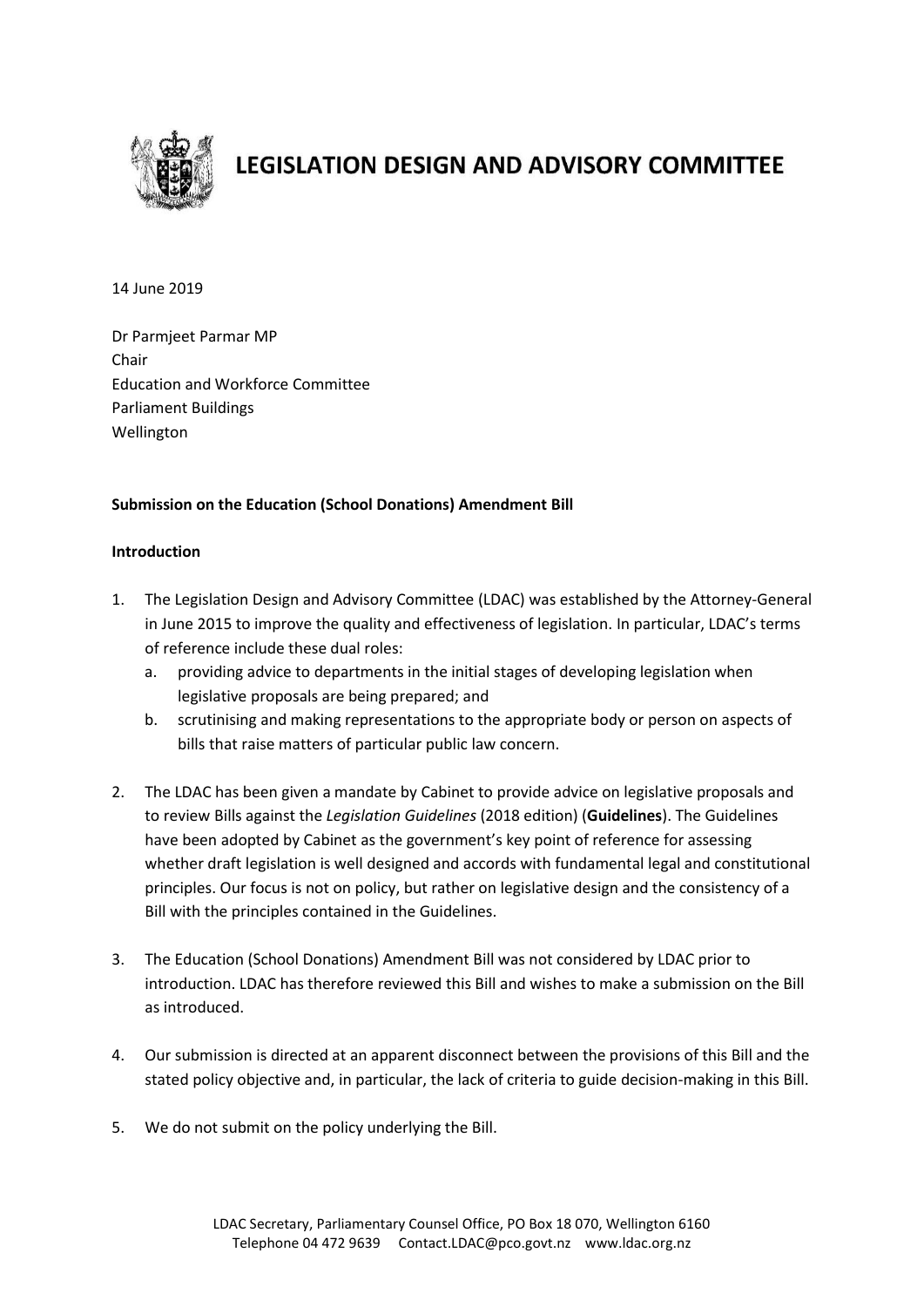#### **Consistency with the policy objective**

- 6. The Explanatory Note states that this Bill is intended to support "the implementation of a school donations scheme being established for decile  $1 - 7$  schools, whereby schools will be paid a nominal amount per student if the school agrees to comply with certain conditions upon choosing to participate in the scheme". However, as drafted it appears that there may be a disconnect between the purpose as stated in the Explanatory Note and the drafting of this Bill.<sup>1</sup> In particular:
	- The Bill does not provide the process for schools to choose to participate in the scheme.
	- There are no criteria attached to the Minister's decision whether to make a payment to a school.
	- The amount to be paid is in the Minister's discretion. The clause 79A(3) determination is not on a per student basis as outlined in the Explanatory Note. The Bill does not provide any criteria by which the Minister determines the amount (clause 79A(4) provides that in determining the amount of a discretionary grant, the Minister must take no account of the number of international students enrolled, suggesting that the grant is to be tied to student numbers but this is not stated in the Bill).
	- The scheme is not limited to decile 1-7 schools.
	- The mandatory consideration in clause 79B for the Minister to have regard to earlier noncompliances extends beyond the preceding financial year to any earlier financial year in which a school has failed to comply with any conditions of a grant. LDAC queries whether this is consistent with the intent and whether it is achievable.

#### **Need for legislation**

- 7. We note that legislation is not needed to empower the Government to create a grant scheme (other than to fall within an appropriation to spend given by Parliament). It is not clear to LDAC why this particular scheme is being provided for in legislation. It may be to provide a statutory basis for enforcement of the condition that voluntary contributions will not be sought.
- 8. The Guidelines provide that legislation should only be made when it is necessary and is the most appropriate means of achieving the policy objective. Unnecessary legislation should be avoided because it involves significant direct and indirect costs, and particular caution should be taken when the policy can be implemented equally well by non-legislative means.<sup>2</sup>

#### **Scope of statutory powers**

1

9. Having decided to use legislation to implement this grant scheme, the principles for good law set out in the Guidelines apply.

<sup>&</sup>lt;sup>1</sup> Legislation Guidelines (2018 edition) chapter 2.2, *The provisions of proposed legislation should be consistent with the purpose and the policy objective that underlies it.*

<sup>2</sup> Legislation Guidelines (2018 edition) chapter 2.3, *Legislation should only be made when it is necessary and is the most appropriate means of achieving the policy objective.*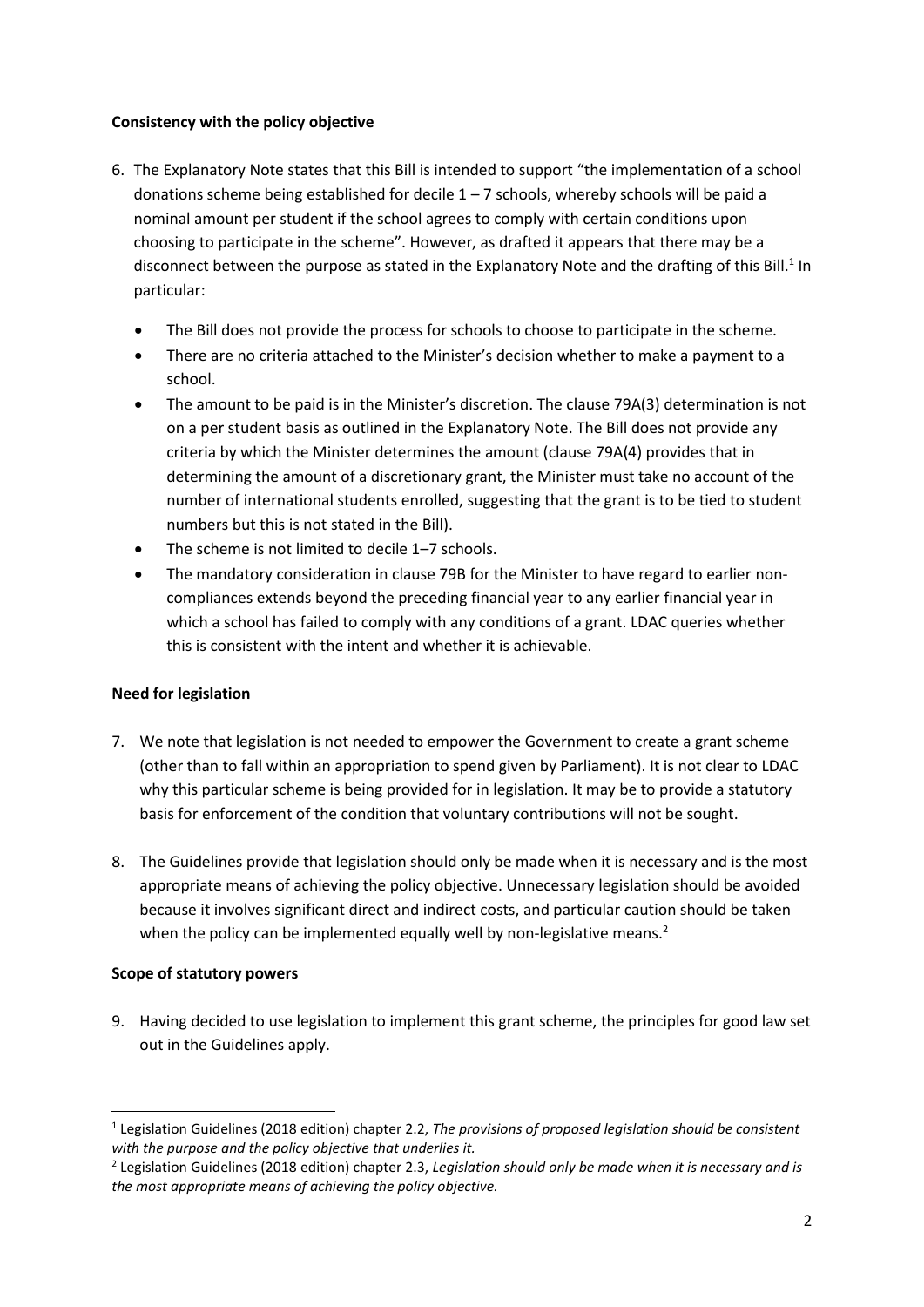- 10. The Guidelines provide that legislation should not create a power that is wider than necessary to achieve the policy objective. $3$  There should be a clear statement of the power and how the power will be exercised.<sup>4</sup> The Guidelines provide that where legislation creates a statutory power, the legislation should specify matters such as:
	- The pre-requisite circumstances or procedural steps that must be taken before exercising the power.
	- The appropriate process for exercising the power.
	- Whether the exercise of the power requires the taking into account or exclusion of certain matters.
- 11. The decision-making powers granted to the Minister in this Bill do not appear to be tied to a purpose clause nor to any criteria that should guide the Minister's decisions. This raises concerns not only that the Bill, as drafted, prescribes powers that are wider than necessary to achieve the policy objective but also that the Bill lacks criteria to ensure that a transparent, fair and defensible decision-making process is followed. We consider that criteria and/or a purpose clause should be considered for inclusion in the Bill to guide the following decisions:
	- Whether a discretionary grant will be made to a school.
	- What the amount of the grant will be.
	- Whether and what "other conditions" in section 79A(5)(b) will be included.
	- How any lesser amount under section 79B in the case of non-compliance will be determined (other than consultation with the board).
- 12. It is clear from the Explanatory Note that the scheme is intended to be voluntary ("schools will be paid a nominal amount per student if the school agrees to comply with certain conditions upon choosing to participate in the scheme"). We consider it is important that the Bill expressly clarifies that schools have an ability to choose not to participate in the scheme given the consequence of removing the ability to seek voluntary contributions.
- 13. We note that clause 79A appears to be based on the wording used in current section 79 of the Education Act 1989. We do not consider that consistency with section 79 wording provides a justifiable basis for not incorporating criteria around the new clause 79A decision-making powers. There are key differences between the proposed discretionary grant and the supplementary grants under current section 79. In particular, a clause 79A discretionary grant replaces voluntary parent contributions in their entirety.

## **Recommendations**

1

- 14. We **recommend** that the committee consider:
	- (a) whether this Bill is necessary and the most appropriate means of achieving the policy objective.
	- (b) whether the scope of what is empowered by the Bill is consistent with the policy objective.

<sup>3</sup> Legislation Guidelines (2018 edition) chapter 18.4

<sup>4</sup> Legislation Guidelines (2018 edition) chapter 18.5